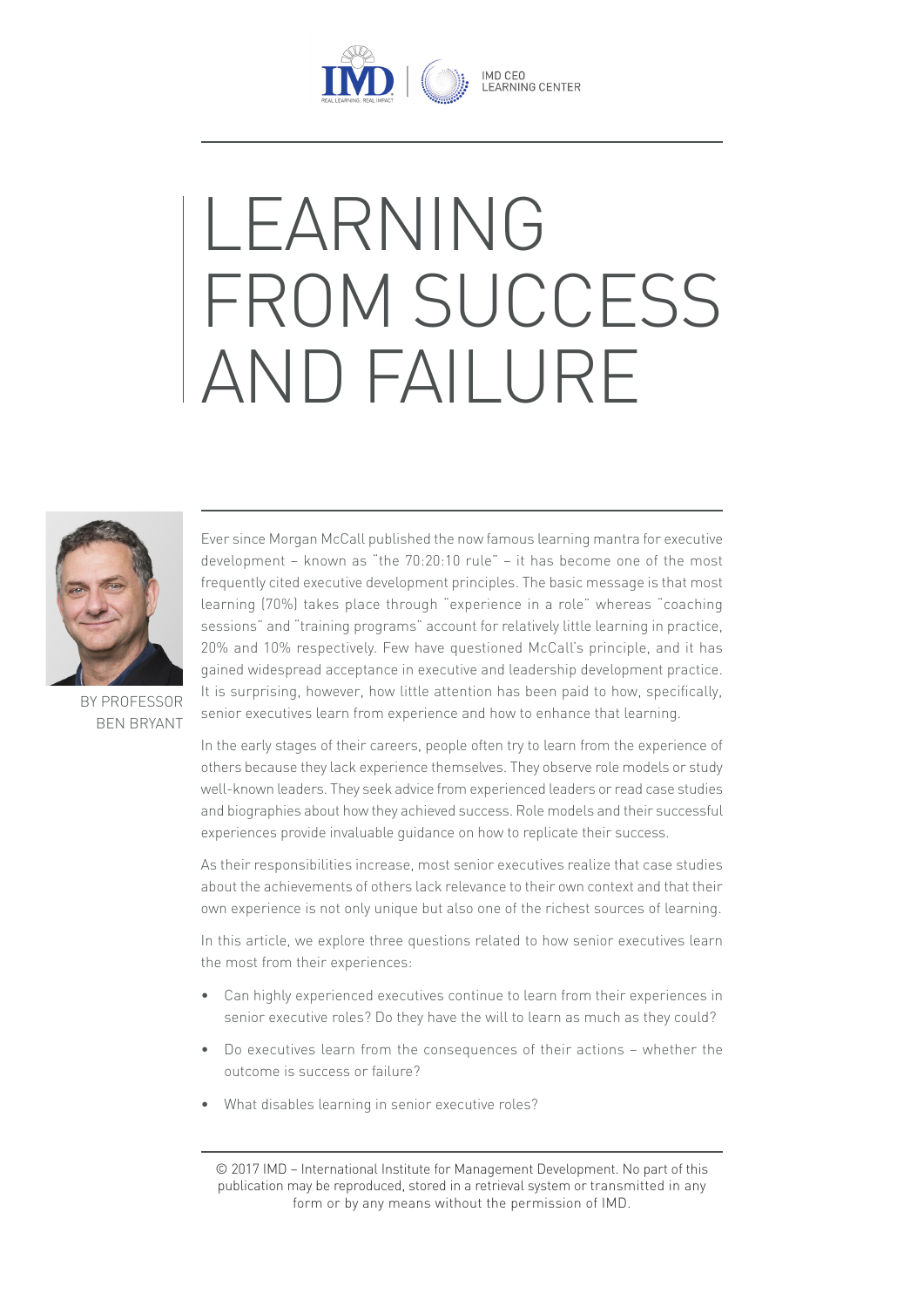# **1. ARE EXECUTIVES WILLING TO LEARN?**

When we ask senior executives if they like to learn, most respond with an unhesitating "yes." When asked **what** they would like to learn, they often list the latest developments in strategy, technology, digitization, social media and so on, something they have heard of or read about but have not had time to catch up on. Some raise their most salient leadership issues: How can I better align my top team? How do I shift the culture and mindset of my organization to be more cost/innovation/quality/ safety focused? They ask about the latest "toolboxes" for fixing teams or cultures. But when asked, "And what about yourself, what are you learning about being a more effective leader?" they quickly point to the rich and complex experiences of their role. And when pressed for an example of something they have learned from their leadership experience in the past year, they look puzzled and may share a trivial example of saying the wrong thing in public. It would appear that executives can recognise their shortcomings in knowledge areas, but they are reluctant to engage in processes of self-examination and self-reflection.

The meaning of learning has shifted over recent decades. Today, knowledge is freely available to anyone. Learning to search the internet allows anyone to acquire knowledge with a single click. Over the past 50 years, the pedagogical methods of all educational institutions have begun to place more emphasis on exploration and discovery as well as learning how to learn. This has also led to a shift in attitudes toward lifelong learning. So, it is now well understood that learning only stops if we choose to let it stop.

The distinction between learning as **acquiring knowledge** and learning as **discovery and exploration** is becoming more significant. Human beings are naturally curious from early childhood. Their cognitive capabilities allow them to make sense of the world through exploring and testing hypotheses that explain why things happen. Watch this video to see how curious children are to learn. Notice how the child can marvel at her shadow and quickly link her movements to those of the shadow. This young girl might one day become a competent photographer, perhaps because of her curiosity on that day. Eventually she will learn or discover that shadows are affected by the position of the sun or another source of light, and that they can be disfigured by uneven terrain, creating the potential for photographic effects.

Curiosity tends to be much greater in early life and wanes as the world becomes more predictable. Senior executives' experiences brim with opportunities to learn, but the desire to learn from experience is easily disabled. While learning through formal instruction might be acceptable, learning through discovery and exploration can be met with contempt or even resistance. Such responses are defenses to learning, perhaps because discovery and exploration are linked to childhood. Exploration leads to discovering new things. Learning by discovery might imply that they don't know it all. Perhaps that can be a little humiliating given their executive role and status.

Most executive experiences offer rich learning opportunities. Every senior executive context is different, no matter how hard executives try to make them predictable. If there is a will to learn, learning through exploration can mean a very real process of discovery – the discovery of unique truths that no one yet knows and that only apply to a particular learner in a specific context. For almost a decade we have been asking executives to reflect on their experiences of success and failure to help them learn about themselves and their own leadership. That is not as easy as it sounds. Can an executive simply invoke their desire to learn? Success and failure both generate strong emotional responses and these influence the desire to learn. Learning from a failure will also be limited by what a person's self-esteem can handle.

### **2. WHAT CAN EXECUTIVES LEARN FROM SUCCESS AND FAILURE?**

It is well documented in the development literature that new roles and experiences offer perfect learning opportunities. From teenagers taking a gap year to executives taking on a new assignment in a different culture, the learning philosophy is that such experiences help

#### **2 – LEARNING FROM SUCCESS AND FAILURE**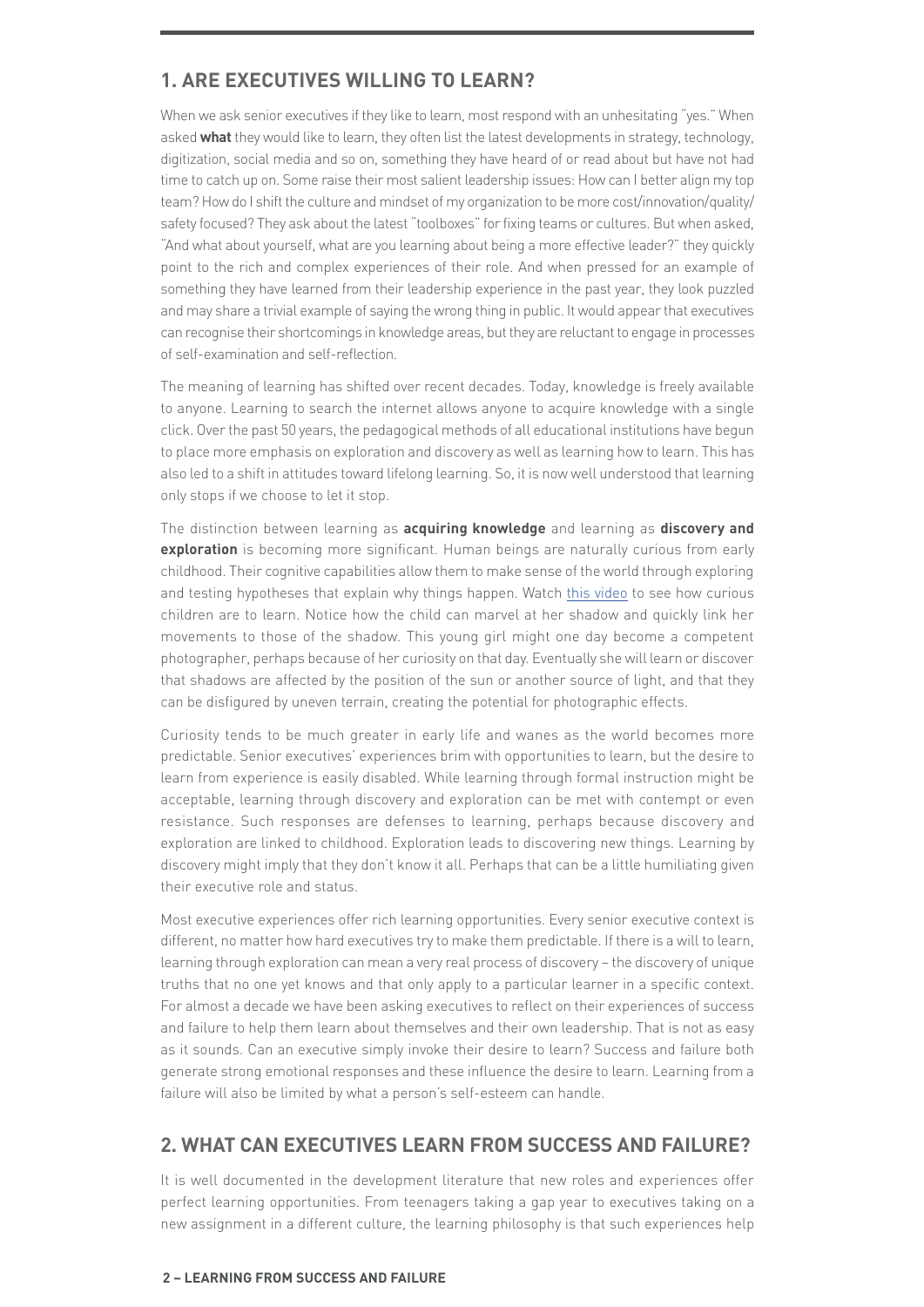anyone who undertakes them to grow. Assignments in different cultures constantly test one's assumptions. The mantra here is to question and explore whatever brought success in the past, which implies remaining open to learning. Many people have reported significant learning from expatriate assignments, but few are able to articulate this more precisely beyond "growing." New contexts are great sources of learning as they enable people to question their assumptions, find out what they take for granted, and in a way, rewire their brain.

As executives acquire more responsibilities, the tolerance for learning and growth diminishes. We expect CEOs and senior executives to have completed most of their learning and growth they should have most of the answers. The first few months in a new role are their chance to establish their authority, so they are also given a period of grace to learn about the new context. Once they are established, however, is there any need to continue learning? Is it harder to learn after being in a role for some time? Obviously, there is a need to continue to learn, but when executives take up senior roles, they tend to establish beliefs and assumptions that are hard to break. Their daily experiences and the organization's routines confirm those beliefs. So how do senior executives question their assumptions and sustain learning once established in a role when other people expect them to know it all and have all the answers?

There are two fundamental barriers to learning from experiences in a senior executive role. The first is that as executives acquire greater responsibilities, their learning moves from universal truths to being context specific. They can too easily believe that experiences can generate learning in the form of simple formulae or rules of thumb such as "build a good team around you." But learning is likely to be far more complex than a simple explanation can convey. Moreover, successful people are rarely able to pinpoint the precise reason for their achievement. Warren Buffet is a perfect illustration. When asked how he became one of the most successful investors of his era, he usually answers something like, "Reinvest your profits" or "Limit what you borrow," etc. These are general principles and rules of thumb that most senior executives have read about in books or learned with a few years of experience. Buffet is probably not being evasive; most likely he does not know the reason behind his successful intuition and judgment.

The same can be said about failure. Learning from failure might seem an obvious source of learning, but the same problems arise. What was the real cause of the failure? Did they hire the wrong person? Did they fail to manage upward? Or was the failure specific to the context? Most executives already know that hiring the right person or managing upward is essential to success. So, what did they really learn from the experience? The potential learning will be related to the context at the time. Why, in this context, did they fail to hire the right person or fail to manage upward? What else was going on?

Most learning at senior executive levels is context specific. In other words, what works in one situation will not necessarily work in another. Simple rules of thumb are useful in the initial stages of a career and are easy to pass on, but their utility diminishes in senior executive roles. In fact, an over-reliance on rules of thumb learned in other contexts can lead to failure.

The second problem of learning from experience is emotional contamination. Successful experiences make us feel great. Failure makes us feel sad or angry. These emotional responses make it difficult to learn. Success will likely create a positive sensation and a desire for recognition and self-congratulation, but such emotions only help to confirm the person's assumptions and delude them into thinking they have what it takes. Who would want to spoil that feeling? The learning here tends to simply confirm that the person did the right thing. Thus, any particular action that was taken prior to the successful outcome is believed to have contributed to – or even caused – the success. Learning from a success will be limited by the desire to maintain one's carefully developed positive self-esteem. People love to accept responsibility for their successes and replicate them to ensure they generate more of that great feeling. We might thus avoid learning to avoid unpleasant feelings or to sustain pleasant ones.

Many people say that some of their most painful experiences also generate significant learning. It is easy to see, however, that emotion plays a key role in determining what people learn: the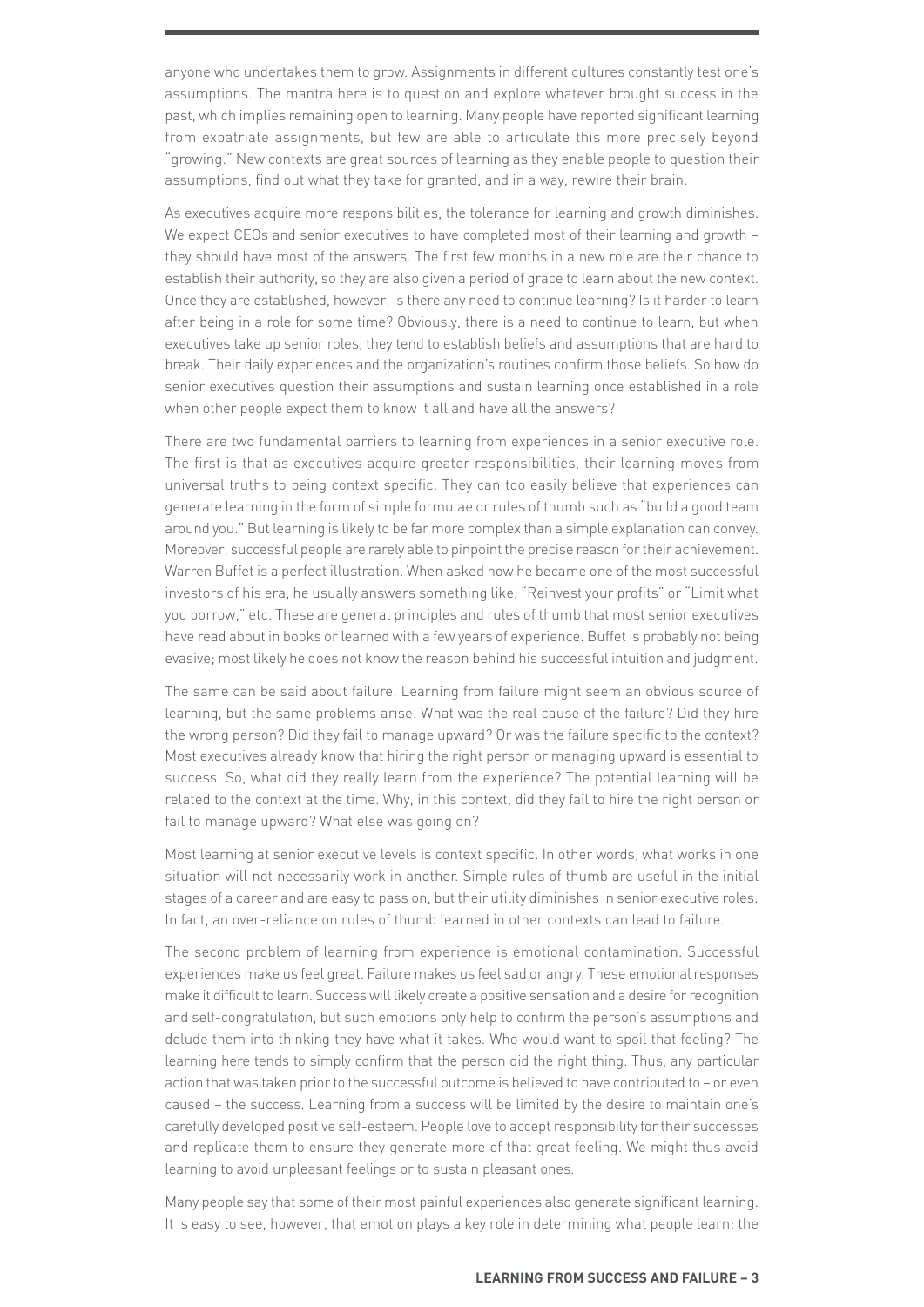desire to feel better or competent means that a person might draw learnings that over-simplify the learning, or externalize the mistake to make them feel better. However, as time passes, the pain diminishes and it can be easier to reflect more deeply on the underlying causes of failure. This clearly demonstrates how much people manage their beliefs about their competence and self-esteem when they learn. Narratives about failures or mistakes are a reminder that everyone is vulnerable – they put people in touch with their fragility, and unless they can face into the deeper learning, failure narratives can make them overly cautious and remind them to avoid pain in the future by "playing it safe."

## **3. THE LEARNING DISABILITIES OF EXECUTIVE ROLES**

Although most executives say they want to learn, most are unaware of the learning disabilities – the unconscious protective mechanisms that reinforce their self-esteem and sense of selfworth. Defensive behaviors are frequently used by people, regardless of their role, to protect their self-esteem. Everyone exhibits defensiveness from time to time and in varying degrees depending on their role, but some people act defensively more often than others, closing off opportunities for learning. However, when senior executives take up the enormous responsibilities attached to their role, research evidence suggests that their executive behaviors become more defensive. This defensiveness becomes more apparent as they protect themselves from the mounting threats to their competence and their person. If executives say they have not experienced these mounting threats in their role, it might mean that the unconscious protection mechanisms are working very well.

What is underpinning such defensive behaviors is a desire by senior executives to protect their self-esteem at the expense of learning. The inner drivers of defensive behaviors are an unrealistic view of themselves. People who act defensively either grossly overestimate or underestimate themselves and constantly devalue their own worth. This self-delusion flows over into relations with others. Those who overestimate themselves usually deny their need for others and become "loners." Those who overestimate their need for others seek to bolster themselves by becoming emotionally over-dependent on others and have a constant need for the approval of others. Both strategies are self-defeating. Loners become increasingly alienated, lonely, empty and unfulfilled and all they can do is reassert their false superiority more strongly. Those who over-depend on others reinforce their low self-esteem through their dependence, which prevents them from feeling worthy. As their feeling of worthlessness increases, so does their dependency, which further decreases their feeling of self-worth. So, unrealistic assessments of oneself tend to develop into vicious spirals and "self-fulfilling prophecies."

Self-evaluations result from life experiences categorized as successes or failures. People avoid activities if their self-concept predicts that they will perform so badly as to humiliate themselves. If someone tells themself, "I am hopeless with technology," they will probably avoid technology and miss out on the opportunity to improve their ability to use technology. A negative self-image limits learning and results in too much importance being given to occasional critical remarks from others and in overlooking or discounting praise by others of one's abilities or characteristics. Even worse, a negative self-image can be communicated to new acquaintances even before they have had a chance to form their own impression. One example is when someone typically starts expressing their opinion with "I may be wrong, but…" or "I don't know whether it's worth mentioning, but…." Others usually learn not to place much weight on their remarks and quickly stop listening and often talk over them, and the person trying to get their point across increasingly fails to get beyond the apology and reach their idea. Thus, low self-evaluation becomes a reality and shuts off any chance of further learning with comments such as "Well, that's just the way I am." This is not self-acceptance, it is self-stereotyping.

These observable defensive behaviors affect a person's ability to communicate with others. Their input is reduced and distorted because they seek to maintain their personal delusions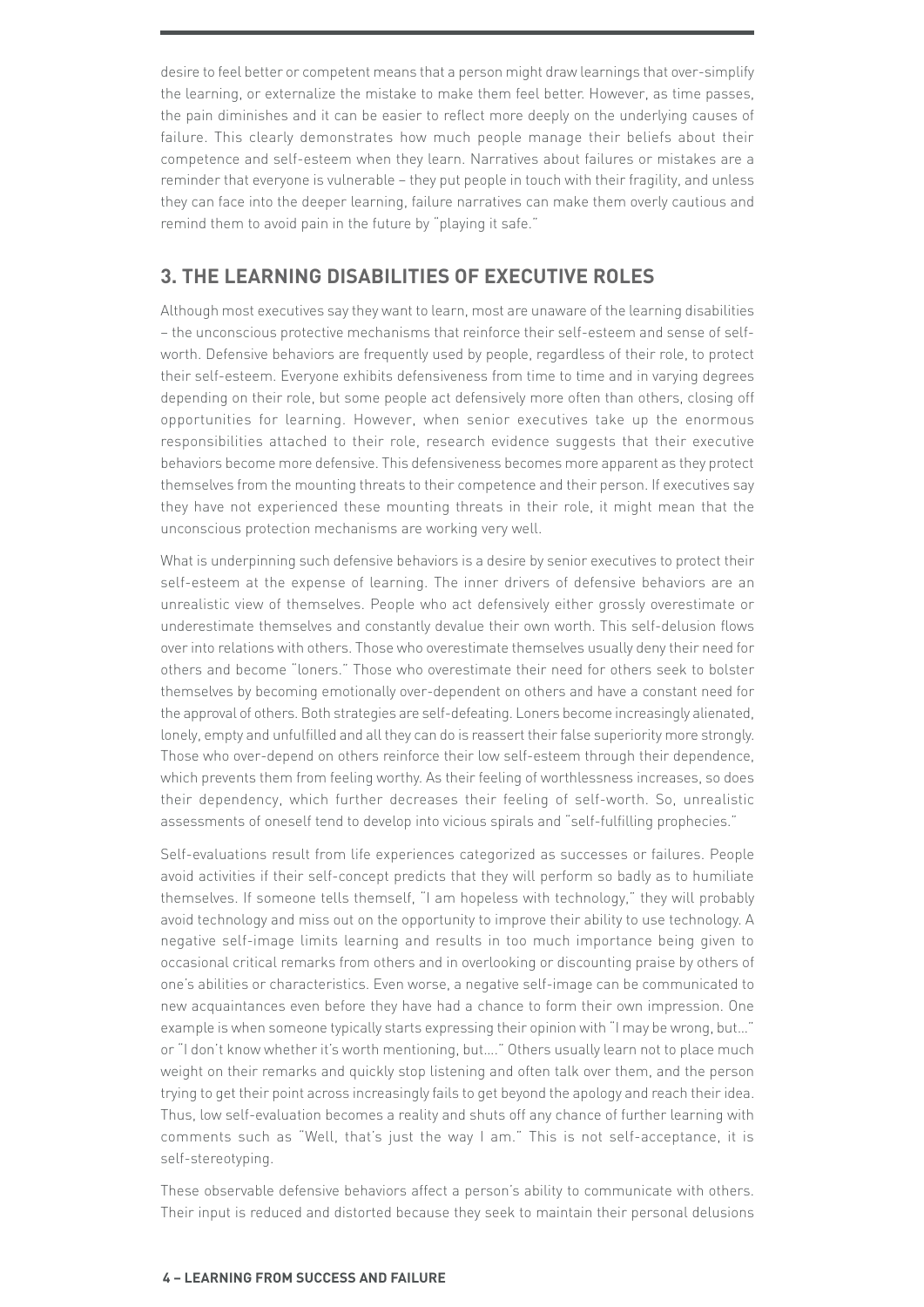rather than look for valid data. They censor their output to maintain an unrealistic image of themselves and others. They are locked into one or two interpersonal dimensions or operate only on one end of a dimension so that they can only ever be submissive, never powerful. They act compulsively instead of choosing between several options. Powerful senior executives, for example, might see all situations in terms of their possibilities for staying in control of the situation. They cannot relax and enjoy following the lead of others or simply enjoy being among equals. Achievement-oriented scientists see situations only in terms of work and goal achievement and, in fact, they may fail in their achievement because they are unable to see or handle power relations. Hostile people distrust others and see only cues to release their anger; they may be unable to respond when others express their affection for them. Yet organizational culture colludes with such defensive behavior in that people respect the powerful and despise the submissive. They also value affection but fear the expression of anger. Finally, they praise achievement and are suspicious of self-expression and self-indulgence.

#### **We are all defensive…**

If defensive behavior is self-defeating, why do people still behave that way? Underlying all defensive behavior is anxiety and fear. Threats to one's self-esteem cause psychological discomfort, which may be as strong as, or even stronger than, physical pain. The ability to cope with such threats eliminates the discomfort and enhances feelings of success and high selfesteem, which in turn will likely increase the ability to cope with the threat if it recurs. However, remaining in a threatening situation and taking realistic coping action requires courage and time and usually involves enduring immediate discomfort to gain in the longer term, so people more frequently opt for quick, palliative actions that eliminate the immediate discomfort but fail to solve the problem.

A person who is upset is more likely to respond aggressively or by withdrawing from the situation. These are basic fight-or- flight reactions, which is a common characteristic of all living beings.

At work, "people problems" are usually linked to these basic fight-or-flight reactions. When a person has an aggressive reaction, it releases their immediate tension so they feel better momentarily, but it rarely eliminates threats to their psychological identity, as can sometimes be the case when the response serves to protect one's physical existence. Withdrawing from a situation can remove the threat temporarily but does not help handle the problem if it recurs. Aggression and withdrawal often feel rewarding in the moment because they provide temporary relief from anxiety and fear, so such behaviors tend to be repeated in similar situations. This causes people to become locked in an unproductive way of dealing with anxiety-producing situations.

Psychiatrists, psychoanalysts and psychologists have catalogued and named the labyrinthine paths that people can invent to deny reality. But all these paths begin with self-deception. Although people may try to deceive others, they are the first victims of their attempts to distort reality. A common denominator of all self-delusion is the attempt to escape the fact that we are all human, vulnerable and imperfect.

For example, if others expect you to be a loving child, parent, teacher or spouse, and you believe this too, then you may find it difficult to accept that, at this moment, you are angry toward and resentful of the person you are supposed to love. Faced with this unacceptable resentment, what can you do? There are several ways to avoid or withdraw from this situation.

- You can **intellectualize or rationalize** your thinking to separate your thinking from your emotions. This can even give you a substitute reward as you conduct an intellectual argument with the person who has aroused your feelings. As the argument is intellectual, you can have the luxury of pretending that there are no bad feelings involved.
- You could construct an elaborate double disguise and adopt behaviors and attitudes that are the opposite of what you feel. You can make jokes or smother the person who concerns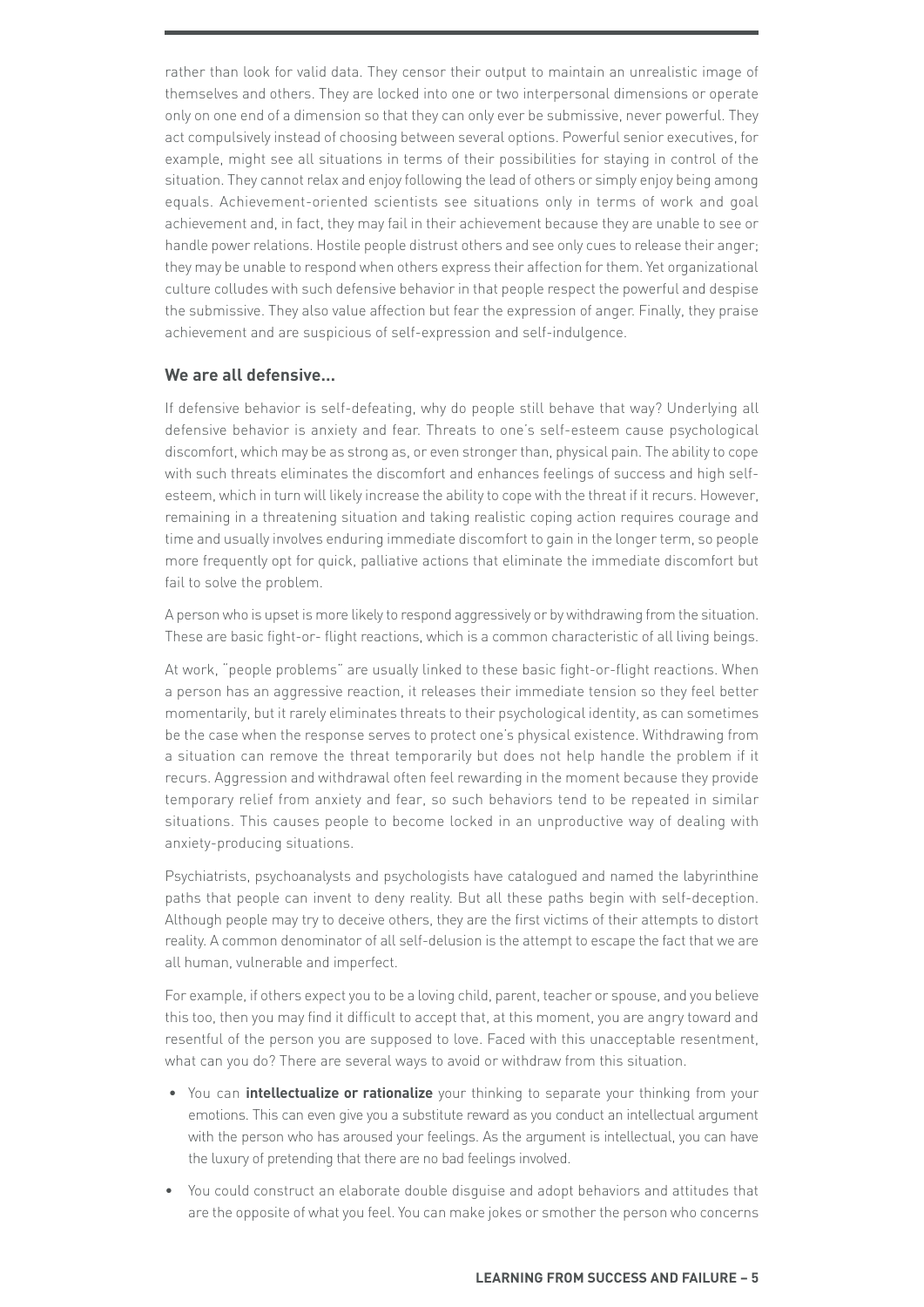you with fake affection and become as "sweet as a razor." This is often referred to as **passive aggression**.

- You can become **self-righteous** to convince yourself of your moral perfection.
- You might abandon your adulthood and **regress** to a childlike state, becoming dependent, clingy, sulky and deviously manipulative.
- You could avoid contact altogether and escape to a **fantasy world**. This was the way of life of James Thurber's Walter Mitty in "The Secret Life of Walter Mitty." In your fantasy land, you can recue your anxieties by imagining that all is sweetness, love and light. Alternatively, you could portray yourself as dangerous and destructive without suffering the penalties of being so in reality.
- The other main avenue available is **aggression**, which can also take several forms. Interestingly, an **aggressive response** offers more hope of coping realistically in the long run because it is more open and keeps you and the person who concerns you more informed about what you are feeling.
- A common aggressive mechanism is **projection**. Rather than owning your resentment, you could blame the person who concerns you for your own "shortcoming" by accusing them of what makes you feel guilty. You then experience a sense of righteous indignation that gives your selfesteem a momentary "high." "I am not resentful; you resent me. I can see it in your eyes." This reflects the old adage, "attack is the best form of defense." Of course, this is likely to provoke an aggressive response and thus may not relieve anxiety, even in the short run.
- You might also deflect your resentment onto someone else less powerful, or even to an object, for example by kicking the cat or pounding a pillow (**displacement**). Because this is not directed at the person you are supposed to love, you can pretend that you do not resent them; you have just had "a hard day" or feel "out of sorts."
- You could also regress to aggressive childish behavior and throw a tantrum (**regression**). While this reveals how you feel to yourself and the other, you can readily write it off afterward as unimportant and meaningless – or even rather cute.

Any of these methods can be used to reduce immediate anxiety and avoid feeling that you, like all human beings, are vulnerable but changeable. Everyone experiences a wide range of feelings and expresses them in ways that not everyone will find acceptable.

Executive roles can make people defensive because they force executives to play "public relations officer," to hide feelings of hurt, anger, resent, love, sexiness or whatever other characteristic is currently forbidden or considered inappropriate. The problem with these defense mechanisms is that they reinforce an unrealistic self-image and result in behavior that fails to resolve, in the long term, the situation that is being avoided. For example, one may feel resentful toward a loved one, and even if one party or the other feels that it is irrational, stupid, silly, bad or immoral, it does not change the fact that the resentment is there, and denying it or confusing it does not help either side to cope with it effectively. Most seriously, such selfdelusion lays the foundation for ongoing failure to deal realistically with future anxiety-producing situations. The divisions one creates within oneself lead to inner disputes and sap one's personal energy and further reduce one's self-esteem and ability to learn from experience.

Another form of executive defense can be to forsake authenticity and develop a phony "PR personality." Social media constantly feeds the notion that people must conform to the tastes and values of others. In fact, so much time is spent simulating an approved image or mask that some people even reject or suppress aspects of themselves that do not conform to this image and they lose contact with their self.

The purpose of our defenses is to boost our authority. We can appear knowledgeable about certain things, for example by reading articles about the latest art fad, consulting various

#### **6 – LEARNING FROM SUCCESS AND FAILURE**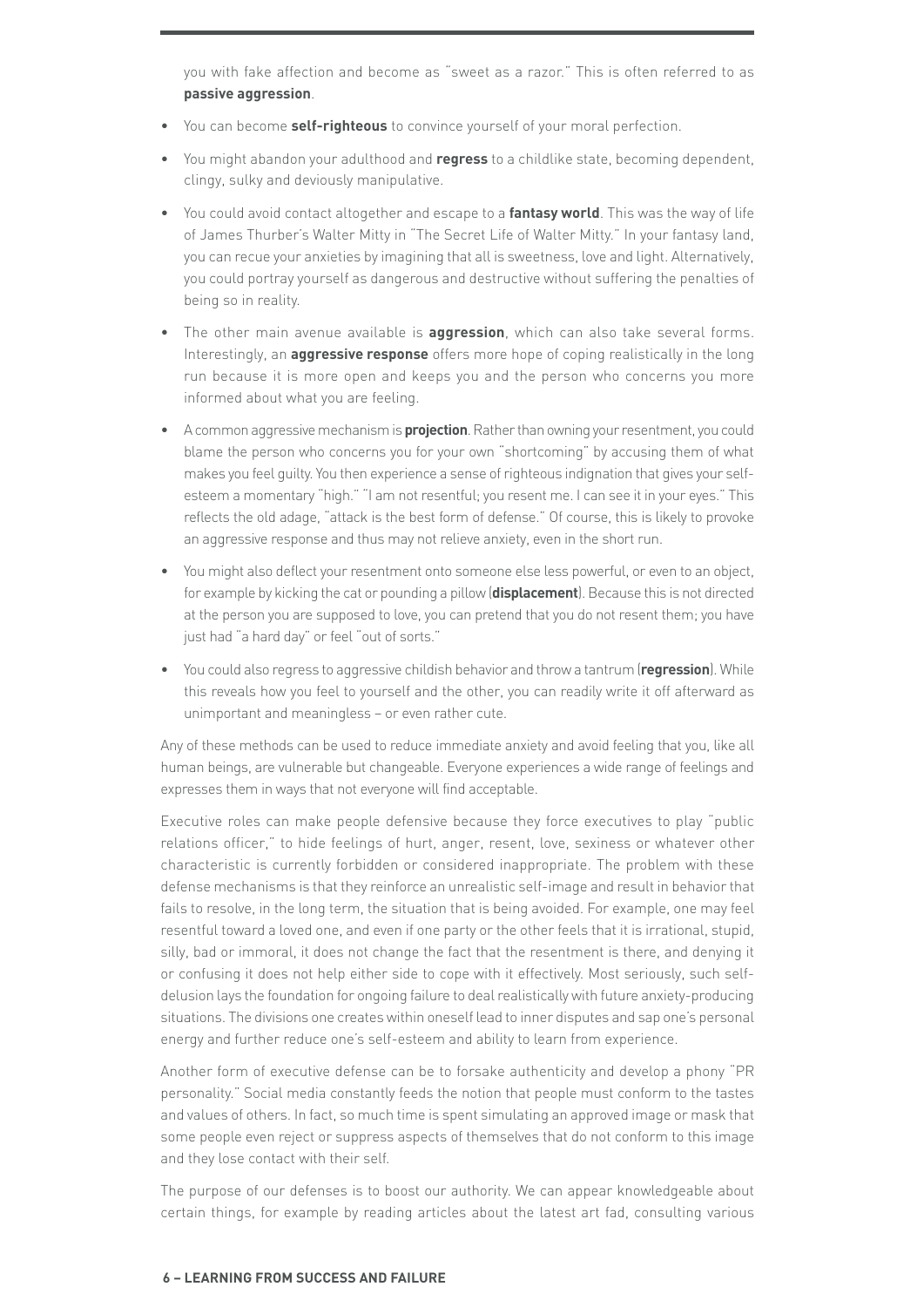authorities about music or interior decorating, and reading synopses of current or classical books rather than the books themselves, all in an effort to create the impression of being a connoisseur. However, this completely disregards the experience afforded by these things and when these people do go to a concert or an art gallery, they are likely to be bored or, at best, numb. They are unable to feel anything because they have not learned how to open themselves to experiences. Or, more correctly, they have unlearned what once came naturally to them as children. When they attend concerts, they are more concerned about how they should feel rather than allowing themselves to live and respond to the experience. They are afraid to allow themselves this freedom in case they respond inappropriately and give themselves away.

#### **Role or person?**

Everyone exhibits defensiveness from time to time and in varying degrees depending on their role. But some people act defensively more often than others, closing off opportunities for learning. The end result of excessive defensiveness is neuroticism. Neurotic people create idealized pictures of themselves. For example, compliant persons want to be so obliging that everyone will love them. Dominant persons want to be so outstanding that everyone will look up to them. Everyone has idealized images of themselves that provide them with direction, goals and values. But neurotic people can be compulsive. They are engaged in a never-ending struggle to mould themselves into the perfect being that they not only aspire to be but feel they must be right now. They set ever higher standards and channel more and more of their energy into striving to be infallible and invulnerable. They need to be superior to others in every regard. They must never be late, no matter what the circumstances. Their car must also be perfect and never have engine failure. Their family, needless to say, is an extension of themselves and must therefore also be perfect. Neurotic people live in an obsessional fantasy world and resent reality when, despite their greatest efforts, it encroaches on their perfectionist's dream castle.

In some ways, this type of person might be precisely the sort of person a shareholder would want to lead their organization – someone who will be obsessed about perfection and highquality standards and ultimately exceed performance goals and expectations. It serves the interests of the shareholder, although it may not always serve the person or their relationships in the organizations. But these are necessarily the concerns or motivations of shareholders, so there is evidence that the latter tend to hire well-defended people for senior executive roles.

There is also evidence that the role of the senior executive brings out defensive behaviors. In other words, when we ask a person with a "normal" level of defensiveness to take up an executive role, they will begin to exhibit more defensiveness. They will do this to protect themselves because senior executive roles are inherently more threatening. There are more demands from multiple stakeholders than for any other role. In such circumstances, being defensive is sensible. Not defending themselves can make executives appear weak. Yet at the same time this defensiveness will inhibit their learning by altering their sense of reality and creating self-delusions.

In Arthur Miller's play, "Death of a Salesman," there is a dramatic portrayal of the collapse of a competent person when his idealized image is shattered. He had built up a false image of himself as a supersalesman, indispensable to his firm, known and admired by everyone in the business. When he is fired, he is destroyed.

Learning is a choice. You can choose to attend courses to show people you have a learning orientation. That would be part of your image as a learning person. But, as senior executives, learning from experience begins with exploring your successes and failures. Ultimately, if you adopt a learning mindset, most learning will come from your day-to-day experiences. You can choose to be vulnerable and learn from those experiences, and you can choose to defend yourself and reinforce your executive authority. Executives need to constantly remind themselves of the tendency of the role, which is to default to defensiveness at the expense of learning.